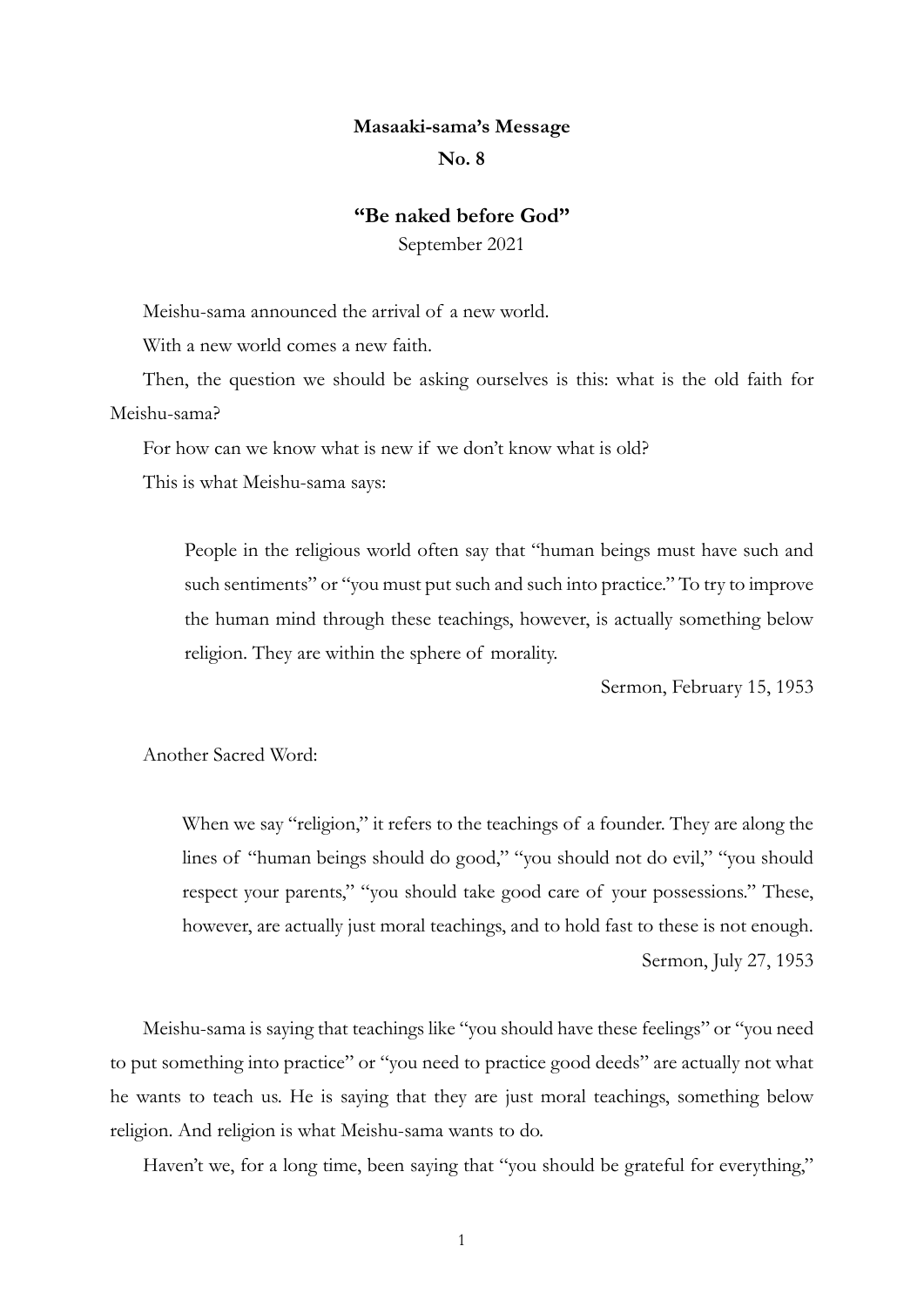"having gratitude is important" or "you need to practice this, you need to practice that" or "I need to practice altruistic love, I need to do good deeds"? Haven't we said these things for a long time?

Haven't we, for a long time, believed that all these things were what Meishu-sama wanted us to do? That they were what he taught us?

But Meishu-sama is saying, clearly, that all these things are simply moral teachings and not what he really wants to teach us.

He says,

Human beings have to simply acknowledge the existence of God and know that He sees through everything. Anything else is a trivial matter; it is unnecessary. Everyone makes religious teachings so troublesome by saying things like "one must do this" or "one must practice this." But the single, most crucial point is this: God exists.

Sermon, February 27, 1954

This was what Meishu-sama said.

But what have we been doing? "Practice, practice." "Be grateful, be grateful." This is all we've been saying until today, isn't it?

But why were we not able to hear what Meishu-sama was saying?

Why have we been ignoring these words of Meishu-sama even though they've been right in front of our eyes all this time?

It is clear. Because we wanted to place importance on humans rather than God. Because we wanted to be better than others.

"I'm better than others because I'm practicing this much. I'm better than others because I have more love. I am better than others because I serve God diligently."

We placed importance on the amount of practice we do, the amount of love we think we have, competing against each other, saying things like, "she is closer to God and Meishusama because she is practicing that much" or "he lives according to the will of Meishusama because he has big love for others and is grateful for everything."

But what is the point of proving to God, Meishu-sama and the people around us how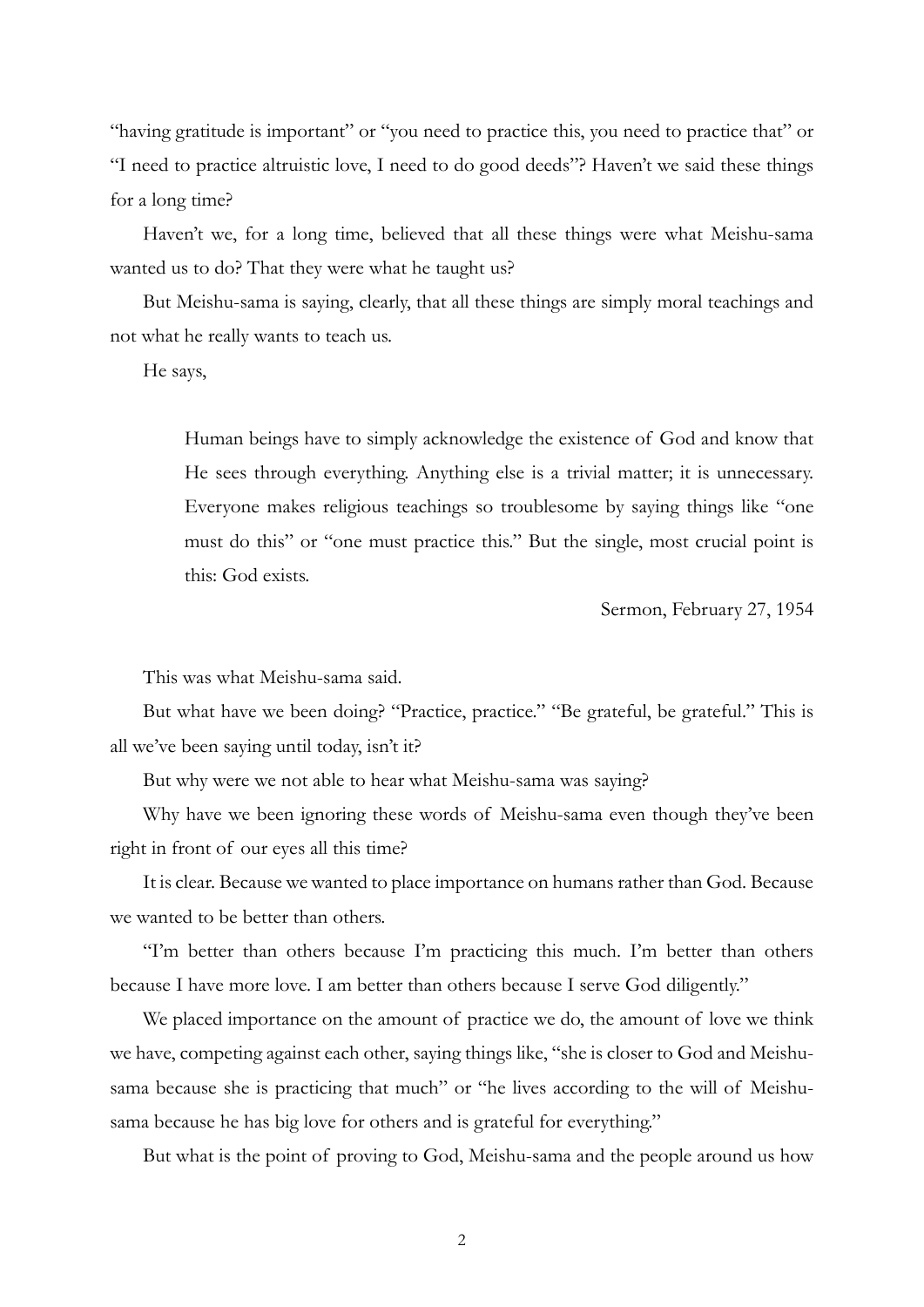good we are or how good we can be?

Meishu-sama is saying that we just need to acknowledge the existence of God and know that God sees through everything.

God knows, everybody. He knows.

He knows what we feel and think deep down in our hearts.

He knows all our ugly thoughts—thoughts that we want to hide from others and from God.

But nothing can be hidden from God. His light has already reached the deepest part of our hearts, and every hidden thing, every secret is known to God.

So, give up. Be naked before God. We don't need to pretend anymore.

Why are we here in the first place?

Our mission is to save those who are suffering, isn't it? That's what Meishu-sama is telling us, isn't it?

So who are those who are suffering?

They are those who are within us and who say to us, "Instead of doing good deeds, I committed something terrible!" Or "Instead of loving others, I did something unforgivable out of hatred!" Or "I am helpless! I can't do good deeds. I can't practice altruistic love. I don't have the feeling of gratitude!"

It is these feelings within us to which we need to bring salvation.

But what are we doing? Instead of admitting that these feelings, these postures, exist within us, we are using our time—every day, every moment—trying to be a better person, trying to get rid of and ignore those ugly voices and those helpless postures that exist within us.

We are using our time for our own sake, for our own improvement instead of for the sake of salvation, for those who are suffering within us. How mistaken we have been!

Meishu-sama taught us that in order to save others into heaven, we need to climb up to heaven before anything else. But instead of doing that, we are saying things like, "I need to do these practices so I can become a resident of heaven." Or "I need to do good deeds to be accepted into heaven." Or "At the very least, we should try to do good deeds."

Okay, trying is good, but if we just keep on trying, when are we ever going to admit that we are sinners who need to repent and return to heaven? By saying that "we need to

3